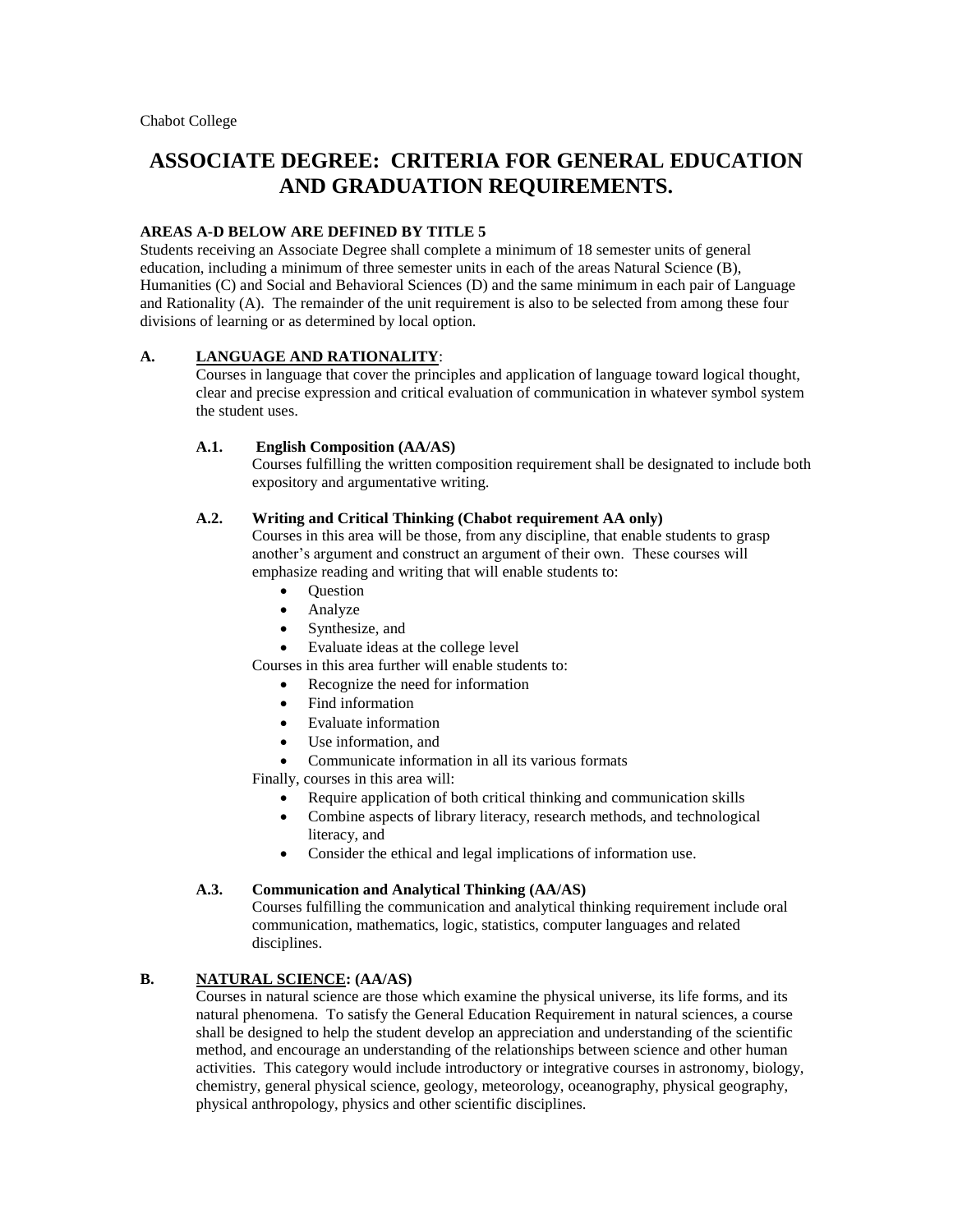# **C. HUMANITIES: (AA/AS)**

Courses in the humanities are those which study the cultural activities and artistic expressions of human beings. To satisfy the general education requirement in the humanities, a course shall be designed to help the student develop an awareness of the ways in which people through the ages and in different cultures have responded to themselves and the world around them in artistic and cultural creation and help the student develop aesthetic understanding and an ability to make value judgments. Such courses could include introductory or integrative courses in art, foreign language, literature, philosophy, and religion.

#### . **D. SOCIAL AND BEHAVIORAL SCIENCES: (AA/AS)**

Courses in the social and behavioral sciences are those which focus on people as members of society. To satisfy the general education requirement in social and behavioral sciences, a course shall be designed to develop an Awareness of the methods of inquiry used by the social and behavioral sciences. It shall be designed to stimulate critical thinking about the ways people have acted in response to their societies and should promote appreciation of how societies and social subgroups operate. This category would include introductory or integrative survey courses in cultural anthropology, cultural geography, economics, history, political science, psychology, sociology, and related disciplines.

# **E. WELLNESS (Chabot requirement-AA/AS)**

## **Areas of Health Education**

Courses which meet the Health requirement should include the following:

- 1. Holistic Health-integrating physical, psychological, social and spiritual life factors for the individual and for society and how they relate to the quality of life.
- 2. Life-long learning-promote intellectual and physical well-being in daily life choices, with emphasis on the value of well and prevention toward longevity.
- 3. Behavior Modification-critically evaluation personal health choices, incorporating positive Health changes based on informed choices regarding disease prevention, healthy living, and personal choices.
- 4. Mind/Body Connection-stimulate awareness in the individual of the relationship between the whole person and optimal health.
- 5. Health Care Choices-identify factors that relate to making informed health care choices that benefit the individual and society.

## **Physical Education (AA/AS)**

Courses which meet the Physical Education requirement are those designed to do the following:

- 1. Develop an awareness of the importance of a healthy lifestyle through physical activity.
- 2. Focus on the development of overall well-being through physical activity.
- 3. Enable student to incorporate key principles of healthy lifestyle and physical activity into their own lives to ensure quality of life.

# **F**. **AMERICAN INSTITUTIONS**: **(Chabot requirement-AA only)**

Chabot College's American Institutions requirement is based on the guidelines established for CSU by CSU Executive Order No. 405. (*Note: Courses which meet any of the criteria below would qualify, however since Chabot aligns this requirement with CSU, CSU would also need to approve the course).*

Description of requirements for courses approved to meet this requirement for CSU. The U.S. History, Constitution and American Ideals requirement appears on CSU/GEB and IGETC (CSU requirement).

A. Any course or examination which addresses the historical development of American institutions and ideals must include all the subject matter elements identified in the following subparagraphs of this paragraph I.A. Nothing contained herein is intended to prescribe the total content or structure of any course.